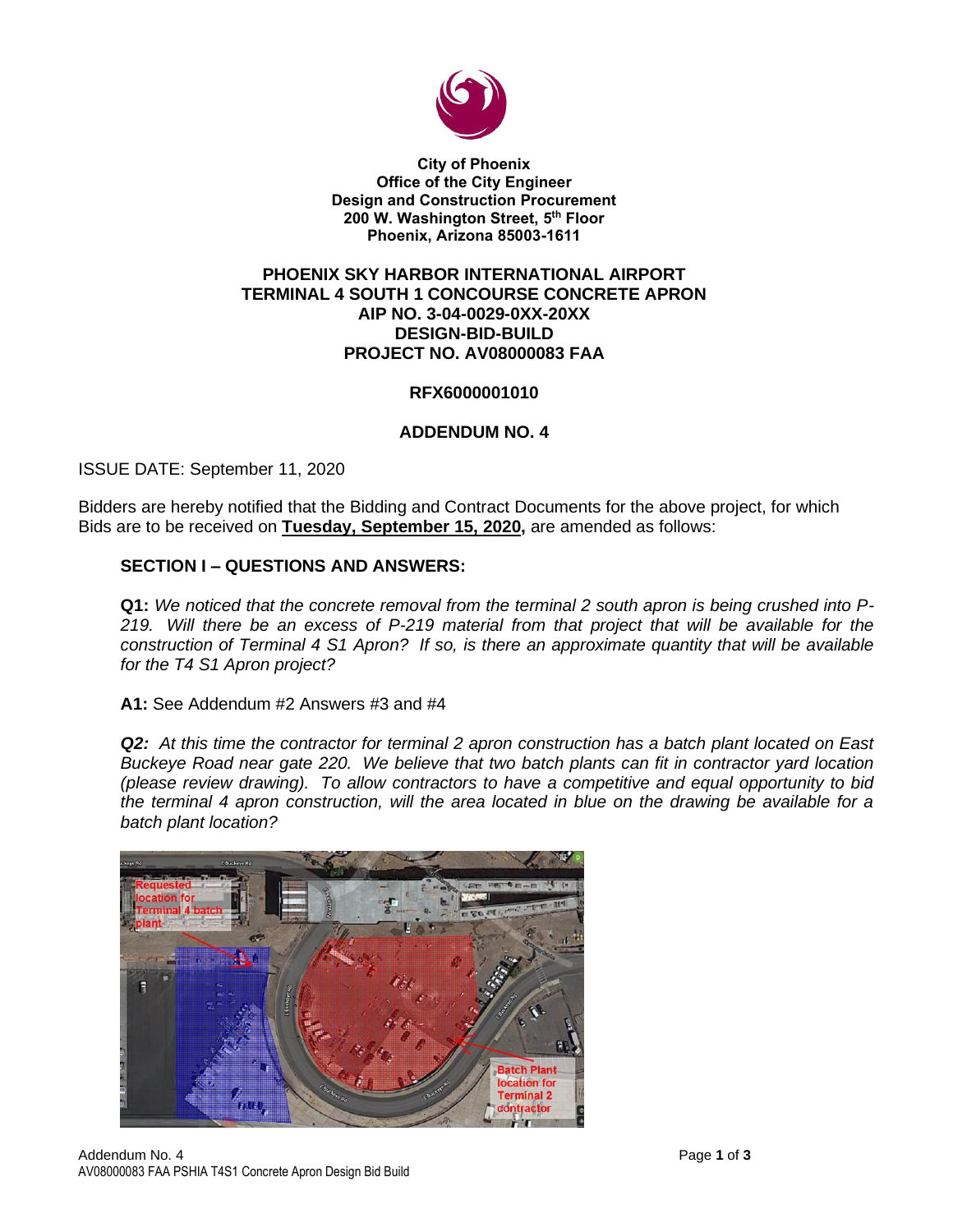**A2:** The area in the described location, in its entirety, has been previously allotted to ongoing projects at PHX that extends into the start date of this project. Currently the entire lot is being utilized and has been approved by The Owner and FAA for this use. If the area becomes available the selected Contractor may request to the Owner and FAA for use of this site, but it is not currently designated for use for the Terminal 4 S1 project.

*Q3: On sheet A.C-102 it illustrates a haul route from gate 220 to terminal 4 apron on the airside but states that the route is for "OVER-SIZED LOADS ONLY." Can this haul route be used for wet haul (transporting concrete) or is it used to transport equipment that cannot fit through the other location for site access?*



**A3:** The haul route for all ingress and egress to the jobsite shall be per the contract documents. This route has been designated for oversized loads due to restrictions along the route. The contractor shall not consider this as a daily material haul to the jobsite, because of impact to the active airfield and the crossing of PHX Taxiways.

*Q4: In the special provisions on page C-104-2 it states the blast wall will be constructed in Phase 3. However, in the drawings on sheet A.C-106 it shows the temporary airfield service road going through the newly constructed blast wall. Can the temporary airfield service road be rerouted to account for the new blast wall that will be constructed?*

**A4:** See revised plan sheets provided in Addendum #3 which no longer show the vehicle service road going through the blast wall.

**Bidders must acknowledge receipt of this Addendum by listing the number and date, where provided, on the PROPOSAL P.-1**